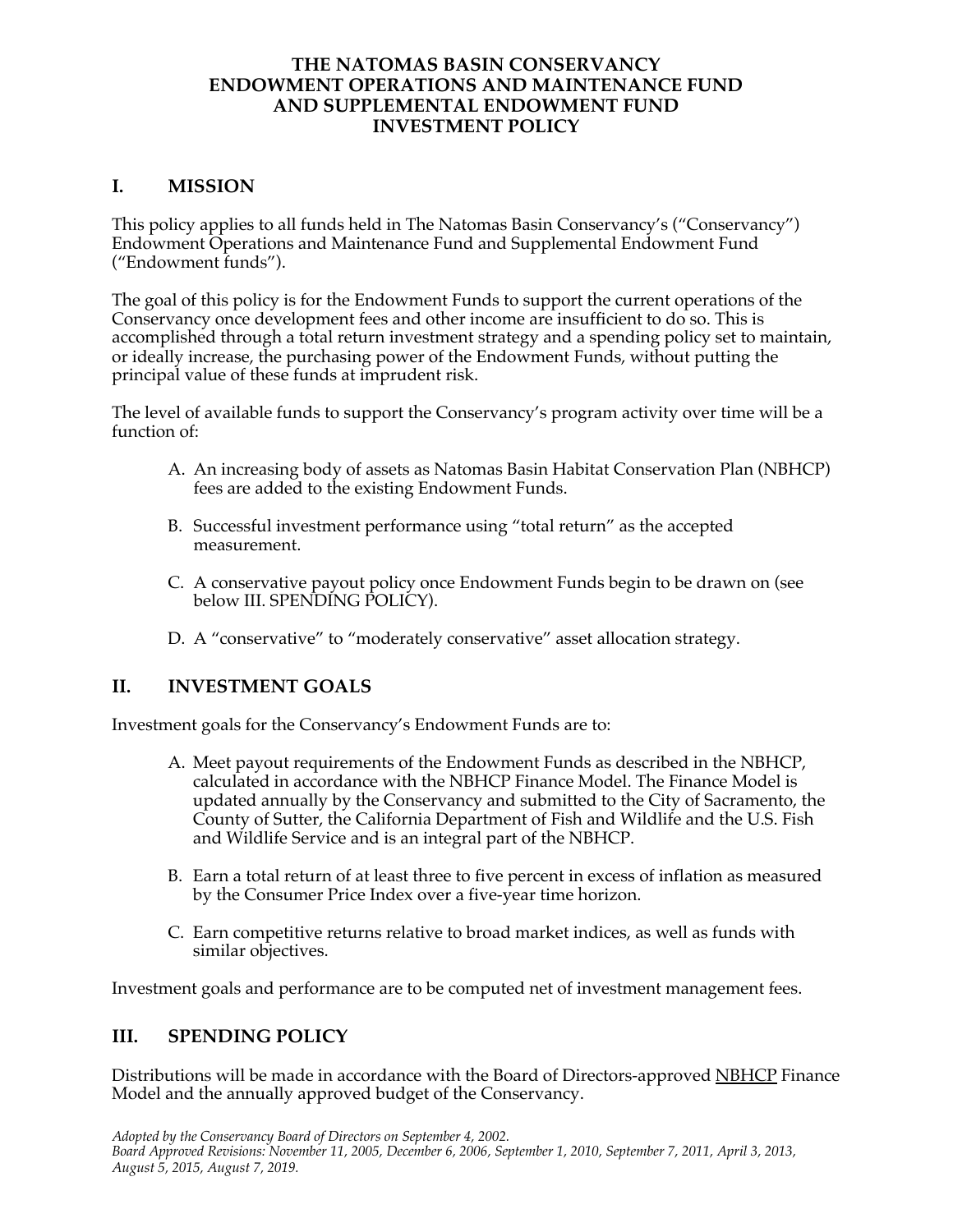# **IV. ASSET ALLOCATION STRATEGY**

 The general policy shall be to diversify investments so as to provide a balance that will enhance category. No more than 5% (FIVE PERCENT) shall be invested in any one common stock or debt instrument, with targets of no more than 30% (THIRTY PERCENT) in any diversified mutual fund and/or 25% (TWENTY-FIVE PERCENT) in any broad-based index mutual fund. No more than 15% (FIFTEEN PERCENT) shall be invested in hedge or hedge-like funds with a agencies are exempted from this concentration cap allocation. Target ranges may change from total return while avoiding undue risk concentration in any single asset class or investment strong bias towards domestic, hedge-like instruments. Obligations of the U.S. government time to time with market changes and infusions of cash, but are generally as follows:

| <b>Asset Type</b> | <b>Allowable Range</b> |
|-------------------|------------------------|
| Cash              | $0 - 20\%$             |
| Fixed Income      | $30 - 60\%$            |
| Equities          | $35 - 60\%$            |

# **V. INVESTMENT GUIDELINES**

- A. The use of commingled funds/mutual funds (including index funds) over individual common stocks is highly encouraged.
- B. Equity holdings shall be readily marketable securities traded on the major stock exchanges. International equity investments of similar quality and marketability are permitted.
- denominated securities, so that the target average portfolio quality is investment grade. High-yield bond mutual funds may also be used when deemed appropriate provided the average portfolio quality remains investment grade or higher. C. Fixed income investments shall be readily marketable securities, including debt instruments of the U.S. Government and its agencies, corporations, and foreign
- D. Hedge funds and hedge-like funds may be used to minimize market risk and create a more stable stream of investment returns. The Conservancy strongly favors domestic, hedge-like instruments over hedge funds.
- marketability. For this purpose, obligations of the U.S. Treasury, federal government E. Short-term funds (under one year in maturity) shall be issues of high quality and agencies or its equivalent are highly encouraged.
- F. The following categories of investments are not permitted: venture capital funds, letter stock, and real estate properties, excepting real estate investment trusts traded on a major stock exchange, which would be an acceptable holding.
- G. Prohibited transactions include: no private placements, options, using margin, an affiliated firm of the advisor/broker. borrowing, derivatives, making loans as an underwriter or buying the securities of

# **VI. ADMINISTRATIVE AND REVIEW PROCEDURES**

A. The Conservancy's Finance Committee <u>or Board of Directors</u> will review all policies, will be presented to the Board of Directors for approval. objectives and guidelines no less frequently than annually. Any proposed changes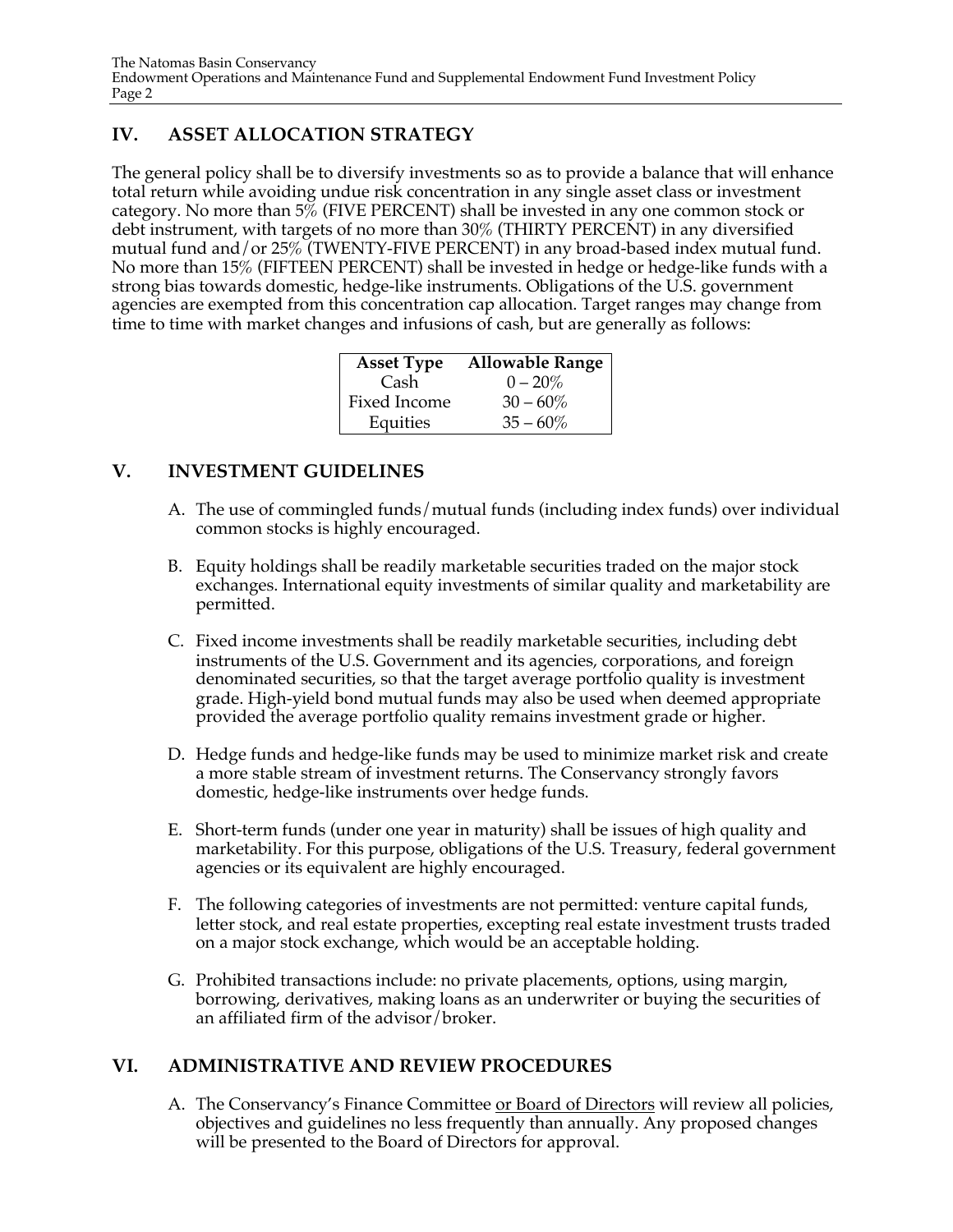- B. The Investment Manager will keep the Conservancy informed of any significant changes in the decision-making process, investment management style or personnel within 30 days.
- C. By 30-45 days following the end of each quarter, the Investment Manager will provide written reports on portfolio structure, performance and strategy.

### **VII. INVESTMENT RESPONSIBILITY**

- A. The Conservancy's Board of Directors, with the advice of its Finance Committee, is responsible for:
	- 1. Establishing an Investment Policy.
	- 2. Overseeing the investment of Endowment and Supplemental Endowment Funds assets.
	- 3. Setting performance objectives and monitoring performance of the Investment Manager in meeting these objectives.
	- 4. Reviewing the Investment Policy and making changes as required.
	- 5. Determining fair and reasonable compensation and fees paid from portfolio assets.
- B. The Investment Manager is responsible for:
	- 1. Implementing the mandated strategy for all assets under management, as directed by the Conservancy's Finance Committee <u>or Board of Directors</u>.
	- 2. Acting in a prudent manner with respect to the investment of assets under management.
	- 3. Reporting quarterly investment performance for all Conservancy assets under its management.
	- 4. Making asset allocation recommendations to the Conservancy based on Conservancy objectives.
	- 5. Evaluating and proposing strategies relevant to the future of the portfolio.
	- 6. Selecting investments.
	- 7. Modeling portfolios and calculating investment results under selected scenarios.
	- 8. Rebalancing the portfolio in a regular and disciplined manner and subject to the target asset allocation table with confirmations sent to the Conservancy staff.
	- 9. Determining fair and reasonable compensation and fees paid from portfolio assets.
	- 10. Acting in a fiduciary capacity.